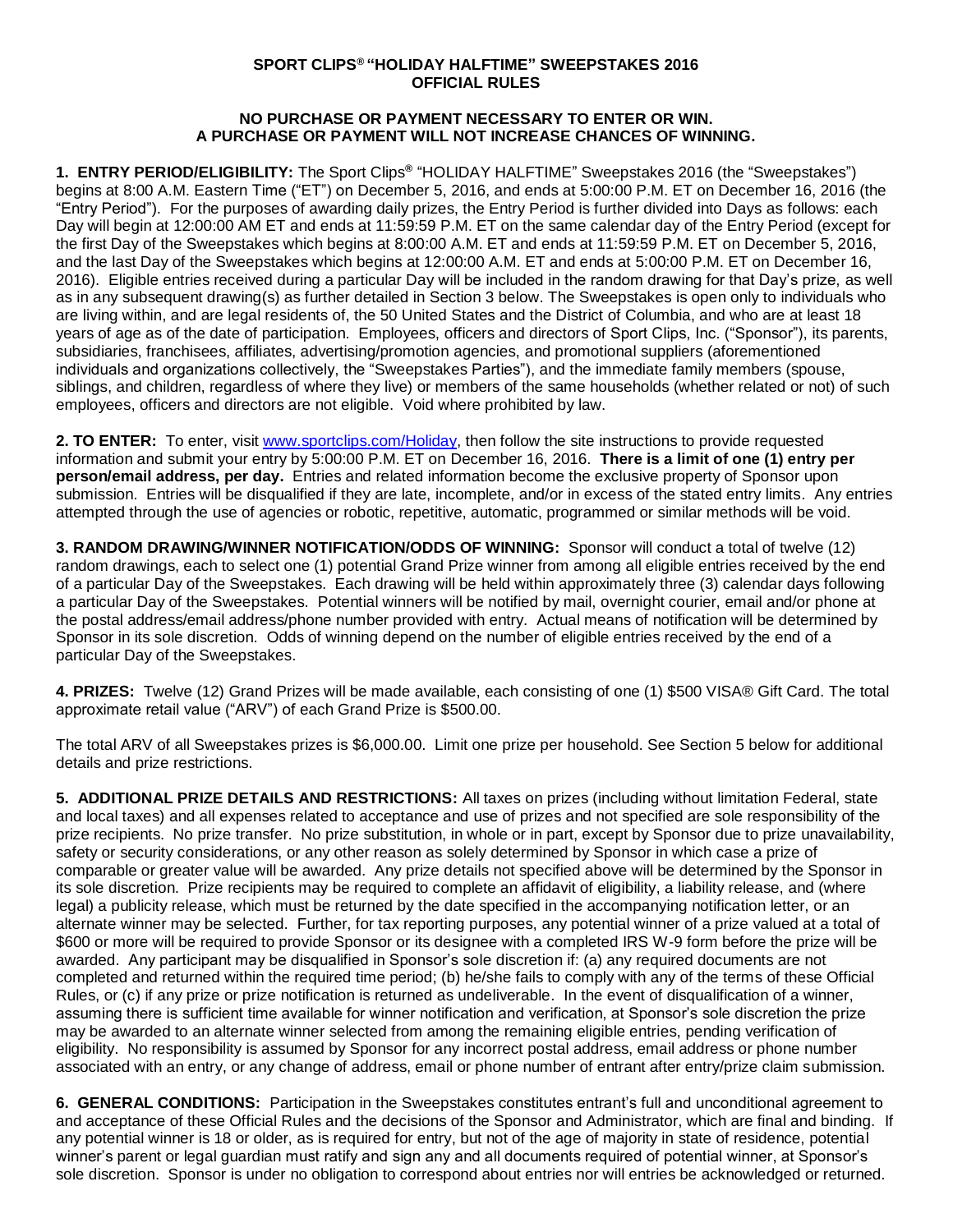Proof of delivery of an entry will not be deemed to be proof of actual receipt by Sponsor. The Sweepstakes Parties are not responsible for and shall not be liable for: (a) electronic, hardware or software program, network, Internet, or computer malfunctions, failures, or difficulties of any kind, including without limitation, server malfunction or for any human, typographical, printing or other error relating to or in connection with the Sweepstakes, including, without limitation, errors which may occur in the administration of the Sweepstakes, processing of entries; the announcement of the prizes or in any Sweepstakes–related materials, (b) failed, incomplete, garbled, or delayed computer transmissions; (c) late, lost, garbled, misdirected, incomplete, stolen, delayed, misdirected or postage-due entries or mail; (d) inaccessibility of any website in whole or in part for any reason; (e) damage to entrants' or any person's computer or other equipment or the contents thereof; or (f) any condition caused by events that may cause the Sweepstakes to be disrupted or corrupted. In the event of any conflict between any Sweepstakes details contained in these Official Rules and Sweepstakes details contained in any Sweepstakes advertising materials, the details of the Sweepstakes as set forth in these Official Rules shall prevail. In the event that the operation, security, or administration of the Sweepstakes is impaired in any way for any reason, including, but not limited to fraud, virus, or other technical problem, the Sponsor may, in its sole discretion, either: (a) suspend the Sweepstakes to address the impairment and then resume the Sweepstakes in a manner that best conforms to the spirit of these Official Rules; (b) award the prizes from among the applicable eligible entries and/or prize claims received up to the time of the impairment; or (c) proceed in such a manner as may be deemed fair and equitable by Sponsor in its sole discretion. Although Sponsor attempts to ensure the integrity of the Sweepstakes, Sweepstakes Parties are not responsible for the actions of participants or other individuals in connection with the Sweepstakes, including participants' or other individuals' attempts to circumvent the Official Rules or otherwise interfere with the administration, security, fairness, integrity, or proper conduct of the Sweepstakes. Sponsor reserves the right, at any time and at its sole discretion, to disqualify and/or deem ineligible to participate in this Sweepstakes or any future Sponsor promotion, any individual it suspects: (a) to be tampering with the entry process or the operation of the Sweepstakes; (b) to be acting in violation of these Official Rules; (c) to be acting in bad faith or in a disruptive manner, or with the intent to annoy, abuse, threaten or harass any other person; (d) to have failed to agree to these Official Rules; or (e) to be in violation of these Official Rules. CAUTION: ANY ATTEMPT BY A PARTICIPANT OR ANY OTHER INDIVIDUAL TO DELIBERATELY DAMAGE THE SWEEPSTAKES SITE OR UNDERMINE THE LEGITIMATE OPERATION OF THE SWEEPSTAKES MAY BE A VIOLATION OF CRIMINAL AND CIVIL LAWS AND SHOULD SUCH AN ATTEMPT BE MADE, SPONSOR RESERVES THE RIGHT TO SEEK DAMAGES FROM ANY SUCH PERSON TO THE FULLEST EXTENT PERMITTED BY LAW. The Sponsor's failure to enforce any term of these Official Rules shall not constitute a waiver of that provision. Screen shots or any other purported evidence of winning will not be accepted in place of Sponsor's own methods of winner verification. In the event of a dispute as to any online entry, the authorized account holder of the email address used to participate will be deemed to be the participant. The "authorized account holder" is the natural person who is assigned to an email address by an Internet access provider, online service provider, or other organization responsible for assigning email addresses for the domain associated with the submitted email address. Internet entry must be made by the entrant only at the authorized web site address(es) listed in these Official Rules. Entries may not be made by any other individual or any entity, and/or originating at any other Internet website or email address, including but not limited to commercial sweepstakes subscription notification and/or entering service sites.

**7. RELEASE AND LIMITATIONS OF LIABILITY:** By participating in the Sweepstakes, you agree to forever and irrevocably release, discharge and hold harmless the Sweepstakes Parties, together with the respective parents, officers, directors, employees, representatives, agents, shareholders, successors and assigns of each (aforementioned individuals and organizations collectively, the "Released Parties") from and against any claim or cause of action arising out of participation in the Sweepstakes or receipt or use/misuse of any prize, including, but not limited to: (a) unauthorized human intervention in the Sweepstakes; (b) technical errors related to computers, servers, software, or telephone or network lines; (c) printing errors or any errors made in the advertisement of the Sweepstakes; (d) lost, late, postage-due, misdirected, or undeliverable mail; (e) errors in the administration of the Sweepstakes, the processing of entries or prize claims, or the announcement of prizes; (f) injury or damage to persons or property which may be caused, directly or indirectly, in whole or in part, from entrant's participation in the Sweepstakes or receipt of any prize; or (g) any condition caused by events beyond the control of the Sponsor that may cause the Sweepstakes to be disrupted or corrupted. You further agree that in any cause of action, the Released Parties' liability will be limited to the cost of entering and participating in the Sweepstakes, and in no event shall the Released Parties be liable for attorney's fees. You hereby waive the right to claim any damages whatsoever, including, but not limited to, punitive, consequential, direct, or indirect damages. Released Parties expressly disclaim any responsibility or liability for injury or loss to any person or property resulting from the Sweepstakes or relating to the delivery and/or subsequent use or misuse of any prizes awarded. Without limiting the foregoing, the Sweepstakes, all prizes, and all materials are provided "as is" without warranty of any kind, either express or implied, including without limitation the implied warranties of merchantability, fitness for a particular purpose, and non-infringement.

**8. PUBLICITY:** By participating in the Sweepstakes, you grant to Sponsor and its affiliated companies the right, except where prohibited by law, to use your name, likeness, picture, address (city and state), voice, biographical information, entry and written or oral statements, for advertising and promotional purposes in promoting or publicizing the Sweepstakes, Sponsor, its affiliated companies, and the products or services of each, in any and all media without limitation as to time or territory, without compensation unless required by law. You shall have no right of approval, no